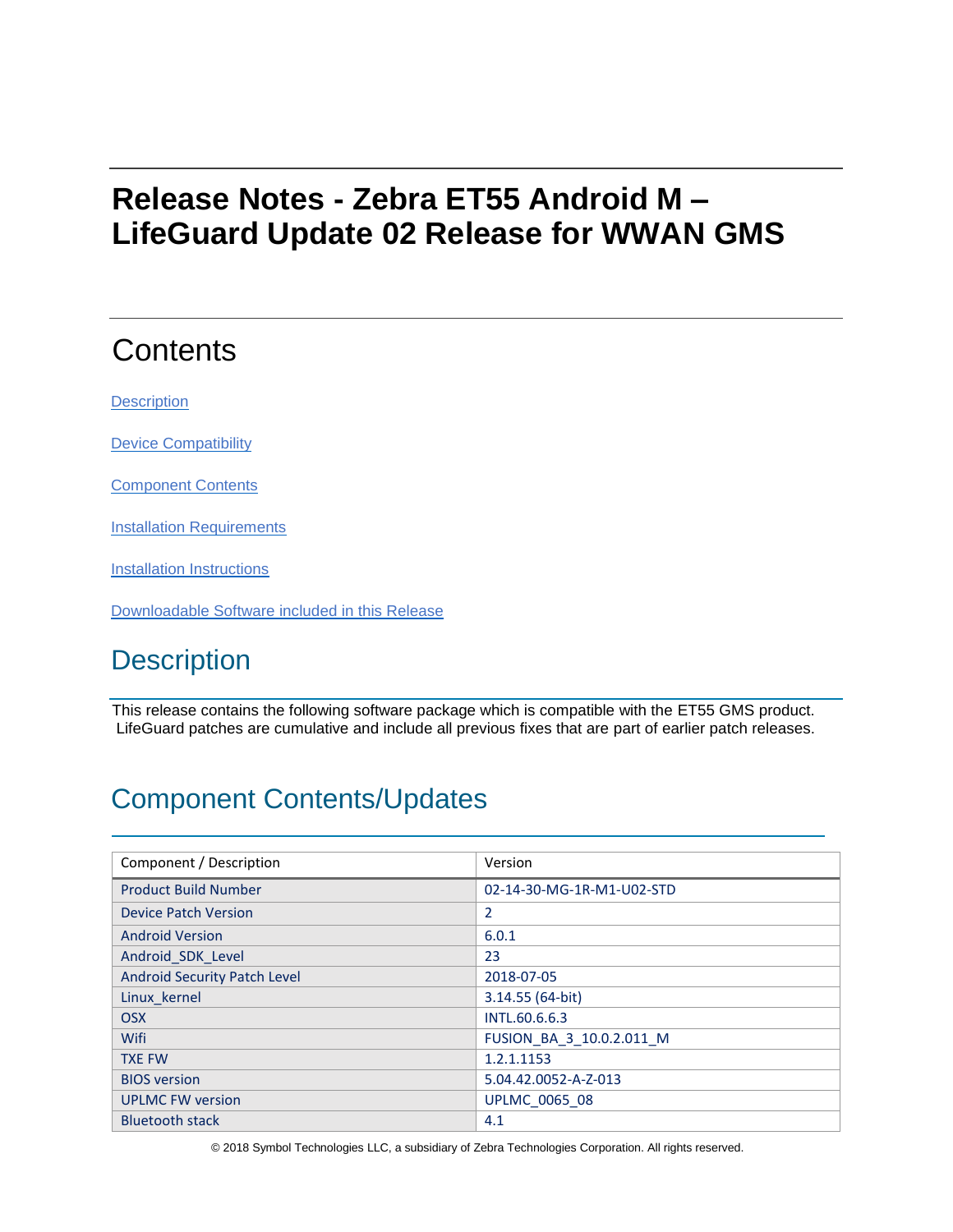| <b>NFC</b>                             | 8.1.24                        |
|----------------------------------------|-------------------------------|
| Scanning_Framework                     | 19.7.26.0                     |
| Datawedge                              | 6.8.54                        |
| <b>DWDemo</b>                          | 2.0.13                        |
| <b>MXMF</b>                            | 8.0.2.0                       |
| <b>Touch</b>                           | 2.2.AA                        |
| <b>Scanner Firmware</b>                | PAABLC44-001-R01              |
| RxLogger                               | 4.61.0.0                      |
| <b>RD Client</b>                       | 1.01.03                       |
| <b>StageNow</b>                        | 3.0.1.1038                    |
| <b>SOTI</b>                            | 13.3.0. Build 1059            |
| <b>EMDK</b>                            | 6.9.16.1216                   |
| <b>B2M_Elemez</b>                      | 1.0.0.408                     |
| Data_Analytics                         | 2.4.0.1036                    |
| <b>File Browser</b>                    | 1.19.1.5                      |
| <b>Enterprise Keyboard Manager CSP</b> | 1.8.0.8                       |
| AppGallery                             | 3.0.1.7                       |
| <b>BT Firmware</b>                     | BCM4354 003.001.012.0404.1391 |

### **1. CFE v2 Updates:**

❖ CFE-ET55-M-XX-021430-G-00-02.zip (GMS)

#### 1. **Android Security Patch Level**: July 05, 2018

Use the below link to see the Android Security bulletin for more information: <https://source.android.com/security/bulletin/>

- o Updated below mentioned components:
	- $\circ$  MXMF Version 8.0.2.0
	- o DataWedge Version 6.8.54
	- o EMDK Version 6.9.16.1216
	- o StagingClient Version 3.0.1.1038
	- o File Browser -- Version 1.19.1.5
	- o DDT -- Version 1.15.0.14
	- o Enterprise Keyboard Version 1.8.0.8
- o SPR34127 Resolved an issue wherein setting the MTU to 1500 on Huawei model to resolve the connectivity.
- o Added DEX Cable support.

### **2. CFE v1 Updates:**

❖ CFE-ET55-M-XX-021430-G-00-01.zip (GMS)

#### 1. **Android Security Patch Level**: June 05, 2018

Use the below link to see the Android Security bulletin for more information: <https://source.android.com/security/bulletin/>

- o Updated below mentioned components:
	- o MXMF Version 8.0.2.0
	- o DataWedge Version 6.8.54

© 2018 Symbol Technologies LLC, a subsidiary of Zebra Technologies Corporation. All rights reserved.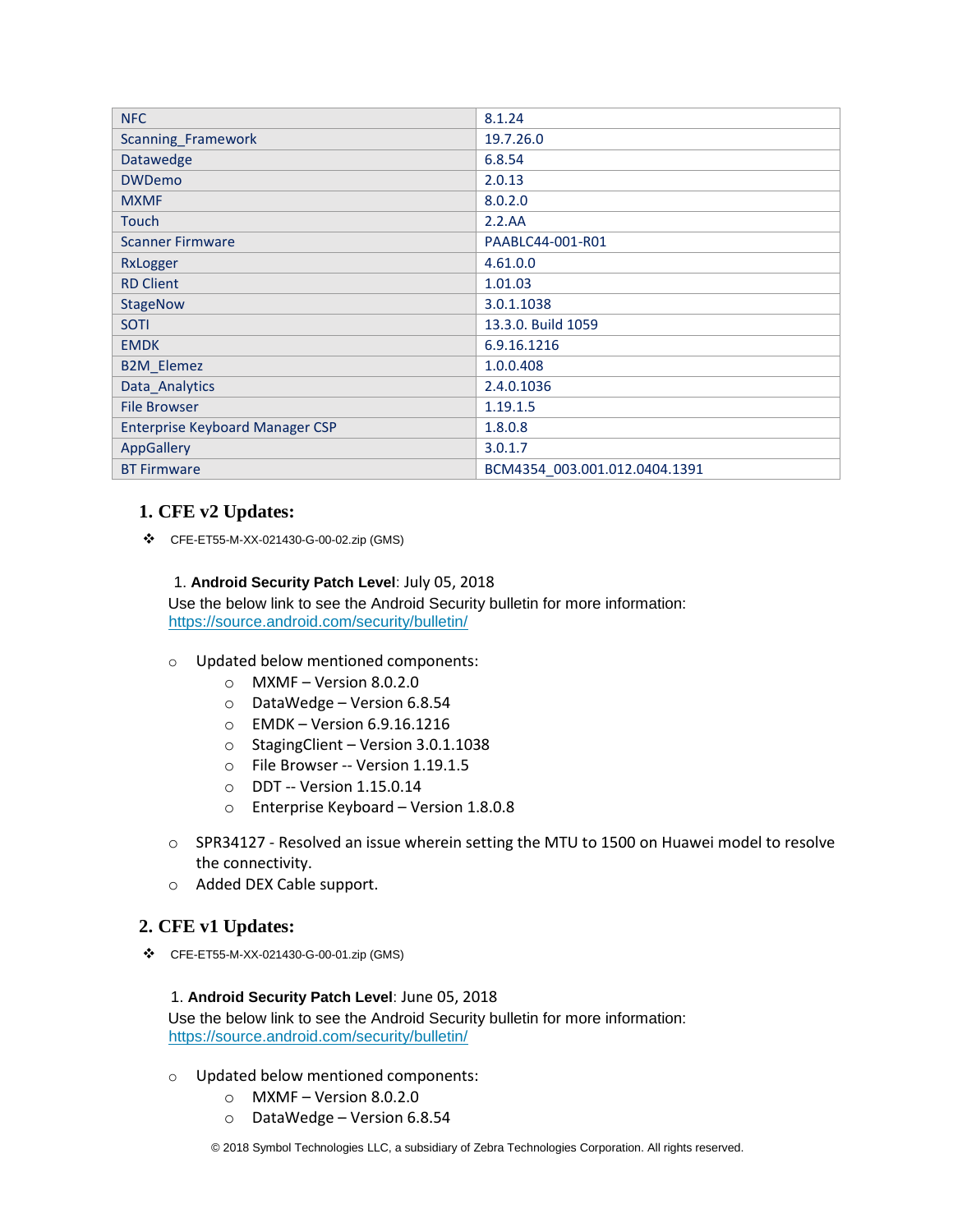- o EMDK Version 6.9.16.1216
- o StagingClient Version 3.0.1.1038
- o File Browser -- Version 1.19.1.5
- o DDT -- Version 1.15.0.14
- o Enterprise Keyboard Version 1.8.0.8
- $\circ$  SPR33755 Resolved an issue wherein the Whitelisted apps were unable to submit XML to MX.
- $\circ$  SPR33671 Resolved an issue wherein user was unable to create WIFI profile with username as backslash followed by number
- $\circ$  SPR34267 Resolved an issue wherein the device was failed to enable USB debugging when a barcode was scanned.
- o SPR33862 Resolved an issue wherein the Screen Time off settings using Display manager CSP was not working.
- $\circ$  SPR34145 Resolved an issue wherein indexing of the WEP key was not handled correctly.
- $\circ$  SPR33973 Resolved an issue wherein erroneously loading default profile by providing feature to ignore disabled profiles in DataWedge
- $\circ$  SPR33848 Added support to included category field in intent profile in StageNow.
- o SPR34189 implemented 'low\_ram' config flag.
- $\circ$  SPR33639 Resolved an issue wherein the customer app install and launch during device sleep state and device stop emitting scan beam after awake from suspend.
- o SPR33876 Resolved an issue wherein Display Timeout was unable set via StageNow
- $\circ$  SPR33607 Resolved an issue where few fresh devices were unable to stage after unbox the device.
- $\circ$  SPR33538 Resolved an issue wherein the Scanner beam stuck off and No LED beam while pressing scanner button.
- $\circ$  SPR33977 Resolved an issue wherein Time Zone setting through StageNow profile was not working.
- o SPR33981 Resolved an issue Czech Republic Regulatory Country could not be set using Wifi config profile.
- $\circ$  SPR34716 Resolved an issue wherein the MX was getting killed by Backup manager and didn't restart properly.
- o SPR34530 Battery firmware is updated to adjust the battery charge level based on temperature.
- o SPR34372 Resolved an issue wherein device was unable to be configured as Device Owner mode through AFW
- o SPR34439 Resolved an issue wherein NTP is not able to sync time based on the interval.
- o SPR34566 Resolved an issue wherein 4G connection occasionally goes out during operation.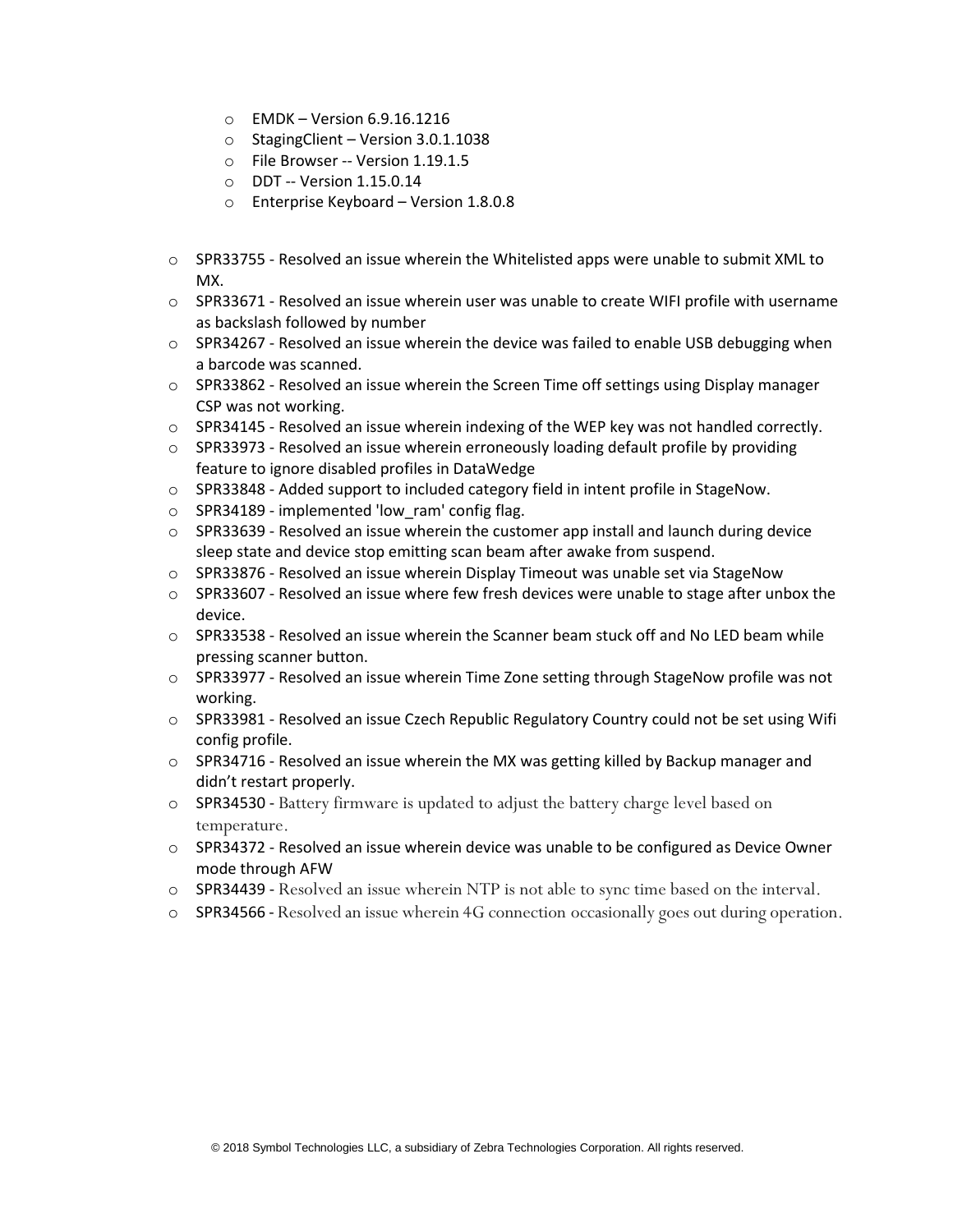# <span id="page-3-0"></span>Device Compatibility

This software release has been approved for Android ET55 M GMS models mentioned below.

| Device           | <b>Operating System</b> |
|------------------|-------------------------|
| ET55BE-G15E-00A6 | Android 6.0.1           |
| ET55BT-G15E-00A6 | Android 6.0.1           |
| ET55TE-G15E-00A6 | Android 6.0.1           |
| ET55TT-G15E-00A6 | Android 6.0.1           |

## <span id="page-3-1"></span>Installation Requirements

ADB installed on the PC (including adb drivers)

USB debugging turned ON (from Developer options) ET55 GMS has at least:

Version 02-14-30-MG-1R-M1. 180119 build

### <span id="page-3-2"></span>Installation Instructions

BEFORE UPDATING THE OS IMAGE, EXTERNAL POWER MUST BE APPLIED TO THE TERMINAL VIA USB CHARGING CABLE OR CRADLE.

PLEASE ENSURE BATTERY LEVEL IS > 30%

### IMPORTANT NOTE:

CFE v2 HAS BEEN RELEASED IN THIS POSTING.

CFE v2:

❖ CFE-ET55-M-XX-021430-G-00-02.zip (GMS)

i. If the device has 02-14-30-MG-1R-M1. 180119 build

To see what GMS CFE version is currently on the device, go to "Settings" and scroll down to "About tablet" scroll down to **"**Build Fingerprint" If it shows Zebra/ET5x/Et50:6.0.1/02-14-30-MG-1R-M1/**180119**:user/release-keys" the device has base build

AND

To see what GMS CFE version is currently on the device, go to "Settings" and scroll down to "About tablet" Then select "**SW Components** "